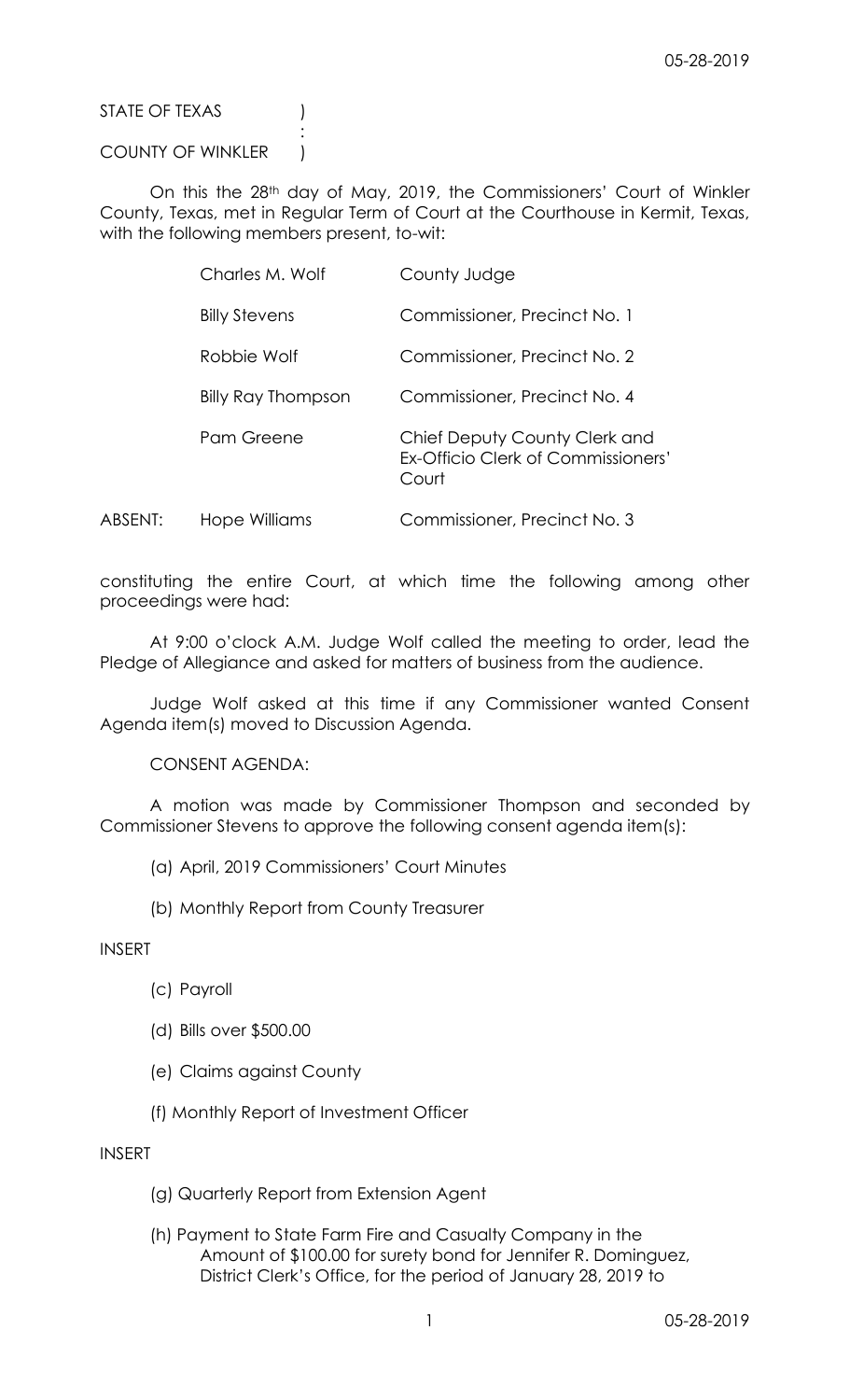January 28, 2020 from budgeted funds

- (i) Donation of three (3) Vizio televisions from Exxon Mobil for Kermit Community Center, Wink Community Center and Precinct No. 3 office
- (j) Request of Ana Rodriguez to use the Kermit Community Center on August 23-25, 2019 for an anniversary party
- (k) Request of Kermit Chamber of Commerce to us Kermit Community Center for a paint party on June 13, 2019 from 6:00 p.m. – 9:00 p.m.
- (l) Pipeline Construction and Indemnity Contracts between Winkler County and Gibson Energy Infrastructure, LLC:
	- 1. road crossing on County Road 201 for a 12" steel pipeline; and
	- 2. road crossing on County Road 201 for a 12" steel pipeline
- (m) Request of Kermit Chamber of Commerce to use the Pavilion at the County Park in Kermit on June 22, 2019 from 8:00 p.m. – 10:00 p.m. for movie at the park

which motion became an order of the Court upon the following vote:

Ayes: Commissioners Stevens, Wolf and Thompson Noes: None Absent: Commissioner Williams

A motion was made by Commissioner Stevens and seconded by Commissioner Thompson to approve Order Prohibiting Certain Fireworks in unincorporated areas of Winkler County; which motion became an order of the Court upon the following vote:

Ayes: Commissioners Stevens, Wolf and Thompson Noes: None Absent: Commissioner Williams

# INSERT

A motion was made by Commissioner Stevens and seconded by Commissioner Thompson to approve payment to Casco Industries, Inc., for eight (8) Glo-Coat coast and pants for Kermit Volunteer Fire Department in the amount of \$14,615.00 with \$10,000.00 being paid by Phillips 66 Grant and \$4,615.00 being paid by Anadarko Grant; which motion became an order of the Court upon the following vote:

Ayes: Commissioners Stevens, Wolf and Thompson Noes: None Absent: Commissioner Williams

Following discussion, a motion was made by Commissioner Stevens and seconded by Commissioner Thompson to table approving installation of Courthouse locks and physical security system from Guardian Security Solutions,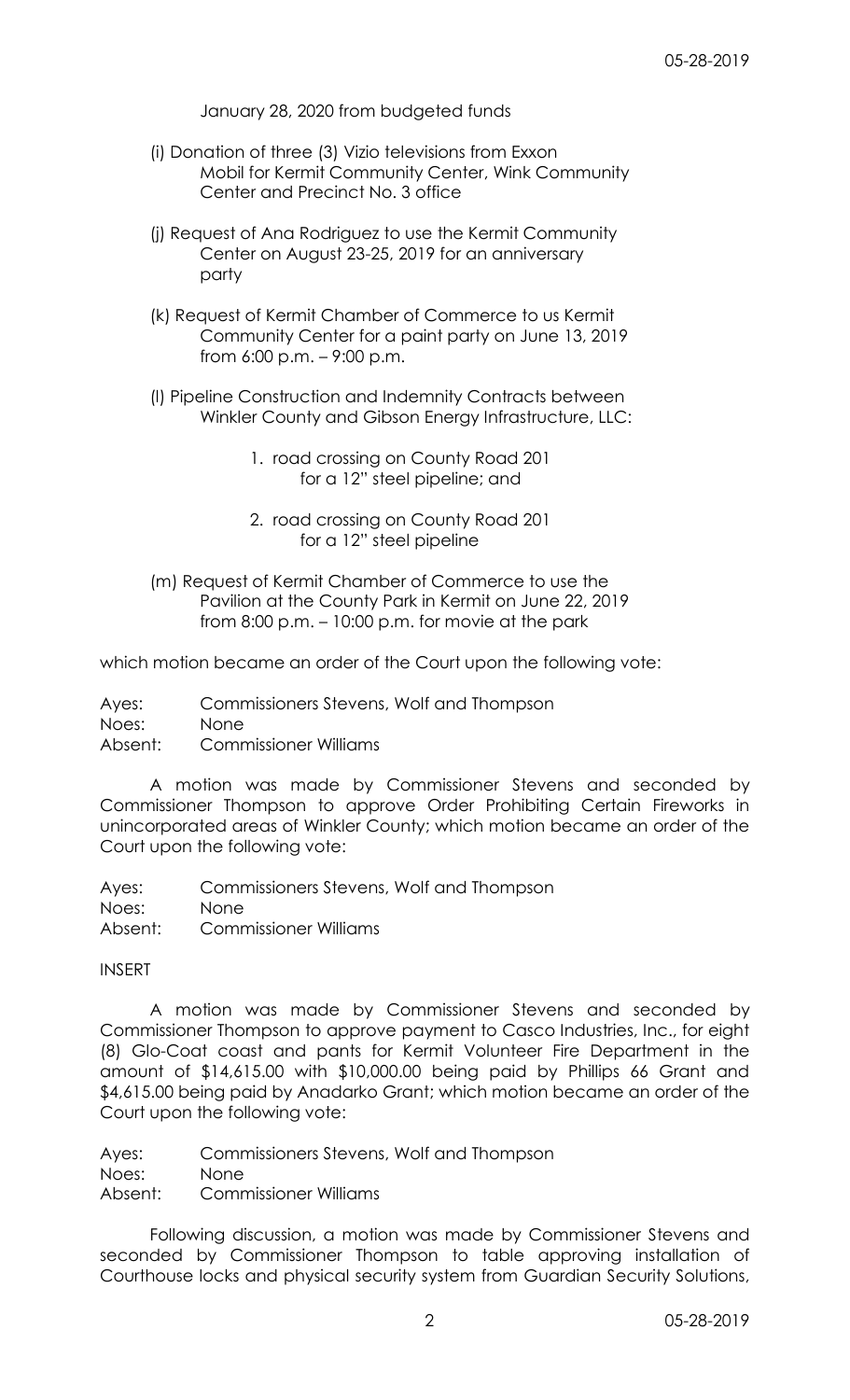LC, in an amount not to exceed \$35,000.00 from committed Courthouse funds; which motion became an order of the Court upon the following vote:

Ayes: Commissioners Stevens, Wolf and Thompson

Noes: None

Absent: Commissioner Williams

Following discussion, a motion was made by Commissioner Stevens and seconded by Commissioner Thompson to approve the purchase, installation and repair of airport runway equipment from budgeted funds in an amount not to exceed \$45,000.00 (with one-half (1/2) coming from Grant funds); which motion became an order of the Court upon the following vote:

Ayes: Commissioners Stevens, Wolf and Thompson

Noes: None

Absent: Commissioner Williams

Following discussion, a motion was made by Commissioner Wolf and seconded by Commissioner Stevens to approve aerial herbicide spraying of Winkler County Airport in an amount not to exceed \$26,000.00 from budgeted funds; which motion became an order of the Court upon the following vote:

Ayes: Commissioners Stevens, Wolf and Thompson

Noes: None

Absent: Commissioner Williams

A motion was made by Commissioner Thompson and seconded by Commissioner Stevens to approve termination of contract with Synetra/Computex Technology Solution for IT Services; which motion became an order of the Court upon the following vote:

Ayes: Commissioners Stevens, Wolf and Thompson

Noes: None

Absent: Commissioner Williams

Following discussion, a motion was made by Commissioner Stevens and seconded by Commissioner Thompson to approve contract with Hi-Fidelity for network management and IT services for a monthly fee of \$3,845.00 and a setup fees of \$1,500.00 from budgeted funds; which motion became an order of the Court upon the following vote:

Ayes: Commissioners Stevens, Wolf and Thompson Noes: None Absent: Commissioner Williams

Following discussion, a motion was made by Commissioner Wolf and seconded by Commissioner Stevens to approve purchase and installation of IT switches for Courthouse from Hi-Fidelity in the amount of \$6,933.15 from budgeted funds; which motion became an order of the Court upon the following vote:

Ayes: Commissioners Stevens, Wolf and Thompson Noes: None Absent: Commissioner Williams

A motion was made by Commissioner Thompson and seconded by Commissioner Wolf to approve quote from Husky Mechanical, LLC, for replacement of A/C unit at Kermit Community Center in the amount of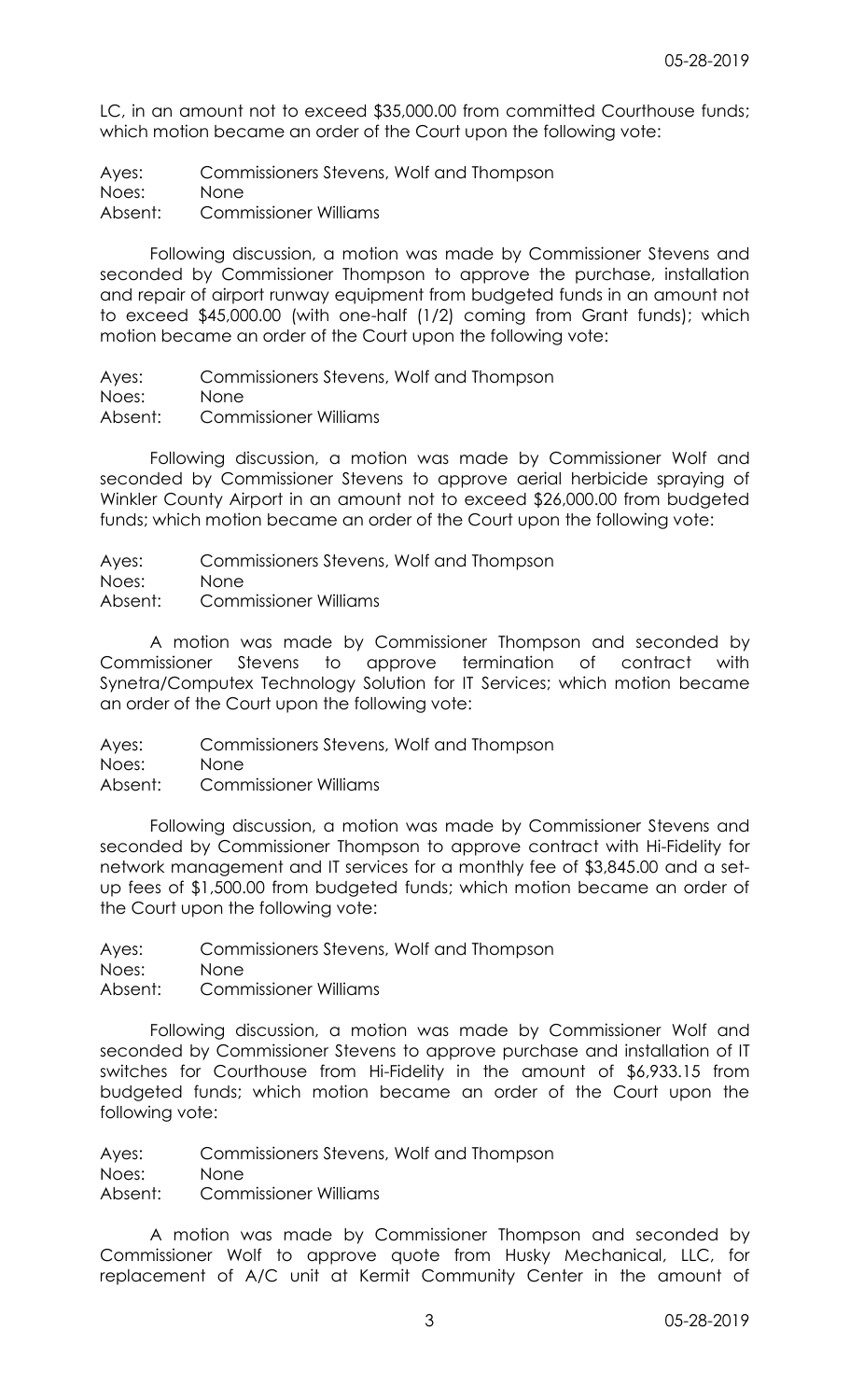\$9,368.13 from budgeted and contingency funds; which motion became an order of the Court upon the following vote:

Ayes: Commissioners Stevens, Wolf and Thompson

Noes: None

Absent: Commissioner Williams

A motion was made by Commissioner Thompson and seconded by Commissioner Stevens to approve quote from Husky Mechanical, LLC, for replacement of A/C unit, in the kitchen of the Kermit Community Center, in the amount of \$7,038.00 from budgeted and contingency funds; which motion became an order of the Court upon the following vote:

Ayes: Commissioners Stevens, Wolf and Thompson

Noes: None

Absent: Commissioner Williams

A motion was made by Commissioner Wolf and seconded by Commissioner Stevens to approve payment in the amount of \$3,625.28 to Otis Elevator Company for Service Contract for elevator in Winkler County Courthouse for the period of June 01, 2019 through May 01, 2020 from budgeted funds; which motion became an order of the Court upon the following vote:

Ayes: Commissioners Stevens, Wolf and Thompson

Noes: None

Absent: Commissioner Williams

A motion was made by Commissioner Thompson and seconded by Commissioner Wolf to approve Super Maintenance Agreement between Winkler County and Syntech Systems, Inc., for fuel system for Kermit Barn (\$2,650.00) and Wink Barn (\$2,650.00) for the period of July 28, 2019 through July 27, 2020 for a total payment of \$5,300.00 from budgeted funds; which motion became an order of the Court upon the following vote:

- Ayes: Commissioners Stevens, Wolf and Thompson
- Noes: None

Absent: Commissioner Williams

A motion was made by Commissioner Stevens and seconded by Commissioner Thompson to approve payment to YellowHouse Machinery Co., for one (1) John Deere 772G Motor Grader for Precinct No. 1 in the amount of \$255,629.93 less \$40,000.00 trade-in of 2006 John Deere 770D having Serial Number DW770DX603645 and less \$9,000.00 trade-in of 1998 John Deere 60CH having Serial Number DW670CH569813) from committed Precinct No. 1 equipment funds; which motion became an order of the Court upon the following vote:

Ayes: Commissioners Stevens, Wolf and Thompson

Noes: None

Absent: Commissioner Williams

A motion was made by Commissioner Stevens and seconded by Commissioner Thompson to approve payment to YellowHouse for one (1) 624K Loader forks in the amount of \$8,500.00 from committed capital funds; which motion became an order of the Court upon the following vote:

Ayes: Commissioners Stevens, Wolf and Thompson Noes: None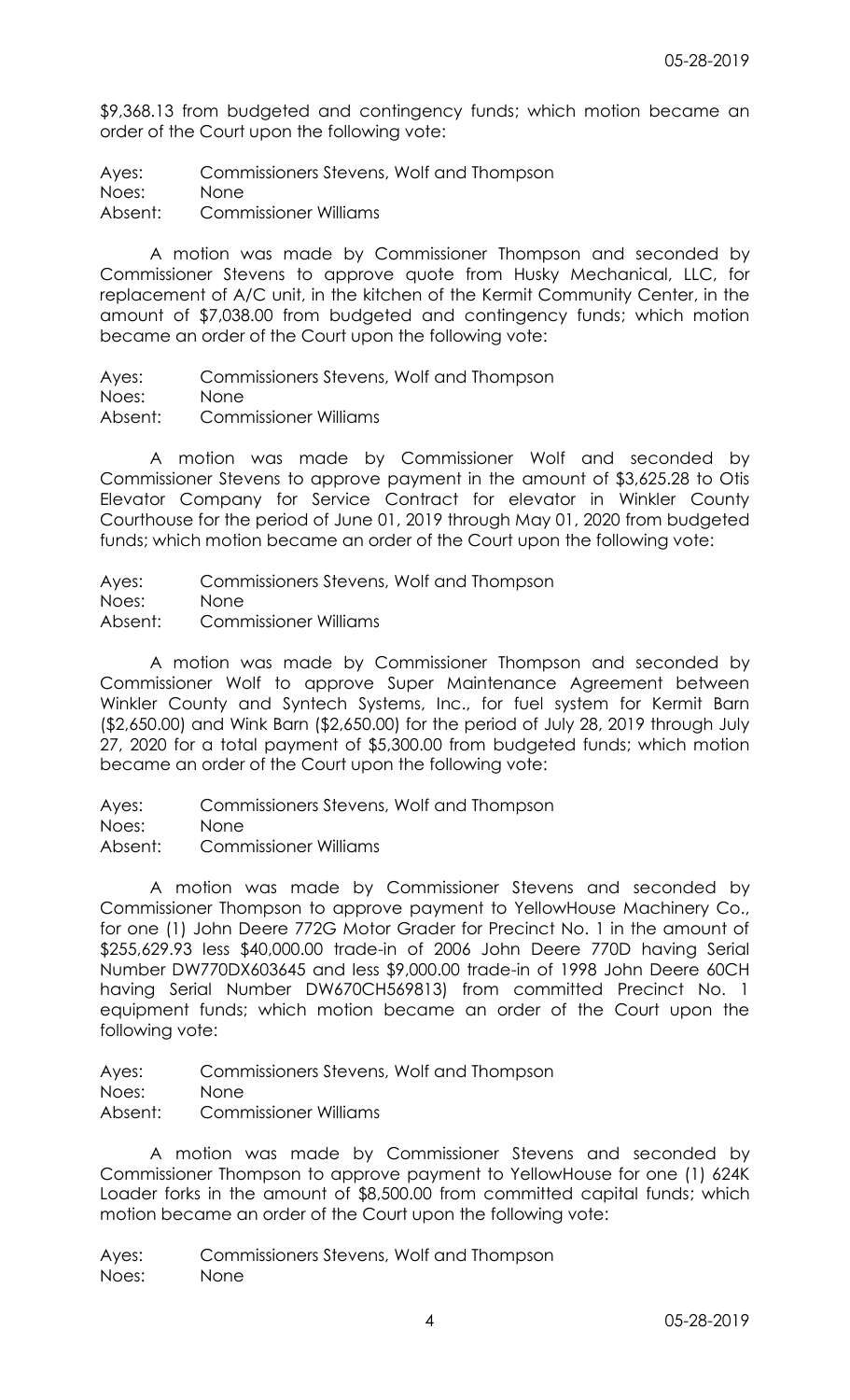Absent: Commissioner Williams

A motion was made by Commissioner Stevens and seconded by Commissioner Thompson to approve payment to Retirement Horizons Incorporated for preparation of the GASB-45 accounting reports for OPED plan providing retiree medical benefits in the amount of \$7,700.00 from budgeted funds; which motion became an order of the Court upon the following vote:

Ayes: Commissioners Stevens, Wolf and Thompson Noes: None Absent: Commissioner Williams

A motion was made by Commissioner Wolf and seconded by Commissioner Thompson to approve Letter of Engagement between Winkler County and Robison Johnston & Patton LLP for the year ending December 31, 2018; which motion became an order of the Court upon the following vote:

Ayes: Commissioners Stevens, Wolf and Thompson Noes: None Absent: Commissioner Williams

Following discussion regarding summer employee wages, a motion was made by Commissioner Stevens and seconded by Commissioner Thompson to pay summer employees as follows:

- 1. Uncertified Life Guards and Pool Cleaners \$10.00 per hour
- 2. Certified Life Guards- \$14.00 per hour
- 3. Pool Supervisor \$16.00 per hour
- 4. Road and Bridge summer employees \$12,00
- 5. Certified Life Guards will be reimbursed \$150.00, at the end of the season, for taking and passing certification training and have worked at least 250 hours at the pool

which motion became an order of the Court upon the following vote:

Ayes: Commissioners Stevens, Wolf and Thompson Noes: None Absent: Commissioner Williams

Agenda item regarding action on City of Kermit water storage facility was tabled.

There were no Winkler County Courthouse construction claim(s) for the Court to consider at this time.

A motion was made by Commissioner Thompson and seconded by Commissioner Stevens to approve the Kermit Community Center construction claim(s); which motion became an order of the Court upon the following vote:

Ayes: Commissioners Stevens, Wolf and Thompson Noes: None

Absent: Commissioner Williams

A motion was made by Commissioner Stevens and seconded by Commissioner Thompson to approve the Wink Community Center construction claims; which motion became an order of the Court upon the following vote:

Ayes: Commissioners Stevens, Wolf and Thompson